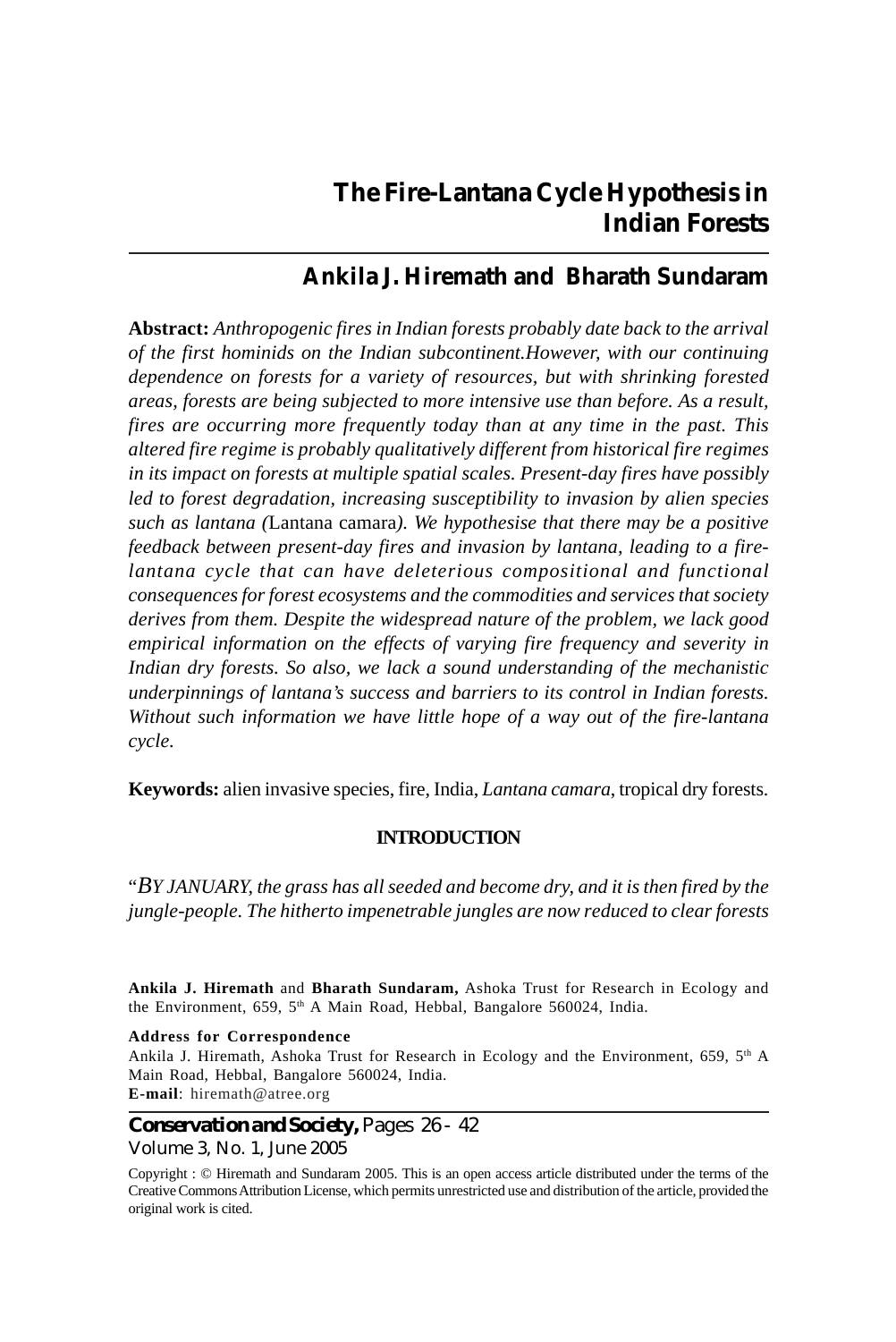## *Lantana and fire /* **27**

*of trees, interspersed with separate evergreen thickets. Moving about in such forests is rendered easy, but warm work, the heat rising from the blackened earth under a tropical sun being very trying where the forest is not dense…The junglepeople burn the grass to admit of their gathering certain fruits and jungle-products, especially the gall-nut, used in tanning. This burning insures a supply of sweet grass as soon as showers fall on the fertilising ash*."

Thus did G. P. Sanderson (1882: 9-10) describe the annual dry-season fires in the seasonally dry forests in and around the Biligiri Rangan Hills of southern India. Although Sanderson wrote these lines more than a century ago, they could as easily describe these same forests during the annual dry season today.

The history of human-caused fires in Indian forests is probably as old as the history of humans in the region. Regardless of whether or not fires were part of the natural disturbance regime, or whether their arrival coincided with the arrival of the first hominids, it is probably fair to say that, with shrinking forests and growing human populations, the frequency of fires in Indian forests today is far greater than at any time in the past. In the Mudumalai wildlife sanctuary in South India, for example, Kodandapani et al. (2004) estimate an average fire-return interval of <7 years, which represents a three-fold increase in the frequency of fires in these forests over the last century alone. Fire-return intervals are even shorter in Mendha, in Central India, where forests are burned annually to facilitate collection of two locally important non-timber products, *Madhuca longifolia* flowers and *Diospyros melanoxylon* leaves (Saha 2002). Such frequent fires can have profound implications for forest structure, composition, and functioning at multiple spatial scales.

The vast majority of fires occur in India's seasonally dry tropical forests, which account for ~40% of all forest in India (Wikramanayake et al. 1998; Rodgers et al. 2002). In India and elsewhere in the tropics, large areas of what were once tropical dry forests have already been converted to anthropogenic grasslands as a result of fire, as also to other uses (Murphy and Lugo 1986; Sagar and Singh 2004). It is critical, therefore, to try and understand the role of fire in the conservation and management of these endangered ecosystems (Janzen 1986a). We review the effects of fire at scales ranging from the species to the landscape, and suggest that altered fire regimes in Indian dry tropical forests have probably resulted in ecosystem degradation, increasing their susceptibility to invasion by exotic species. We hypothesise, further, that there may be positive feedback between fire and invasive species––especially *Lantana camara*––with detrimental consequences for these ecosystems and for human societies dependent upon them.

## *Fires in Indian Forests*

In regions of the world where forest fires are part of the natural disturbance regime, lightning is the principal cause of forest fires (Brown and Smith 2000). Lightning is not, however, considered an important source of ignition in Indian forest fires. One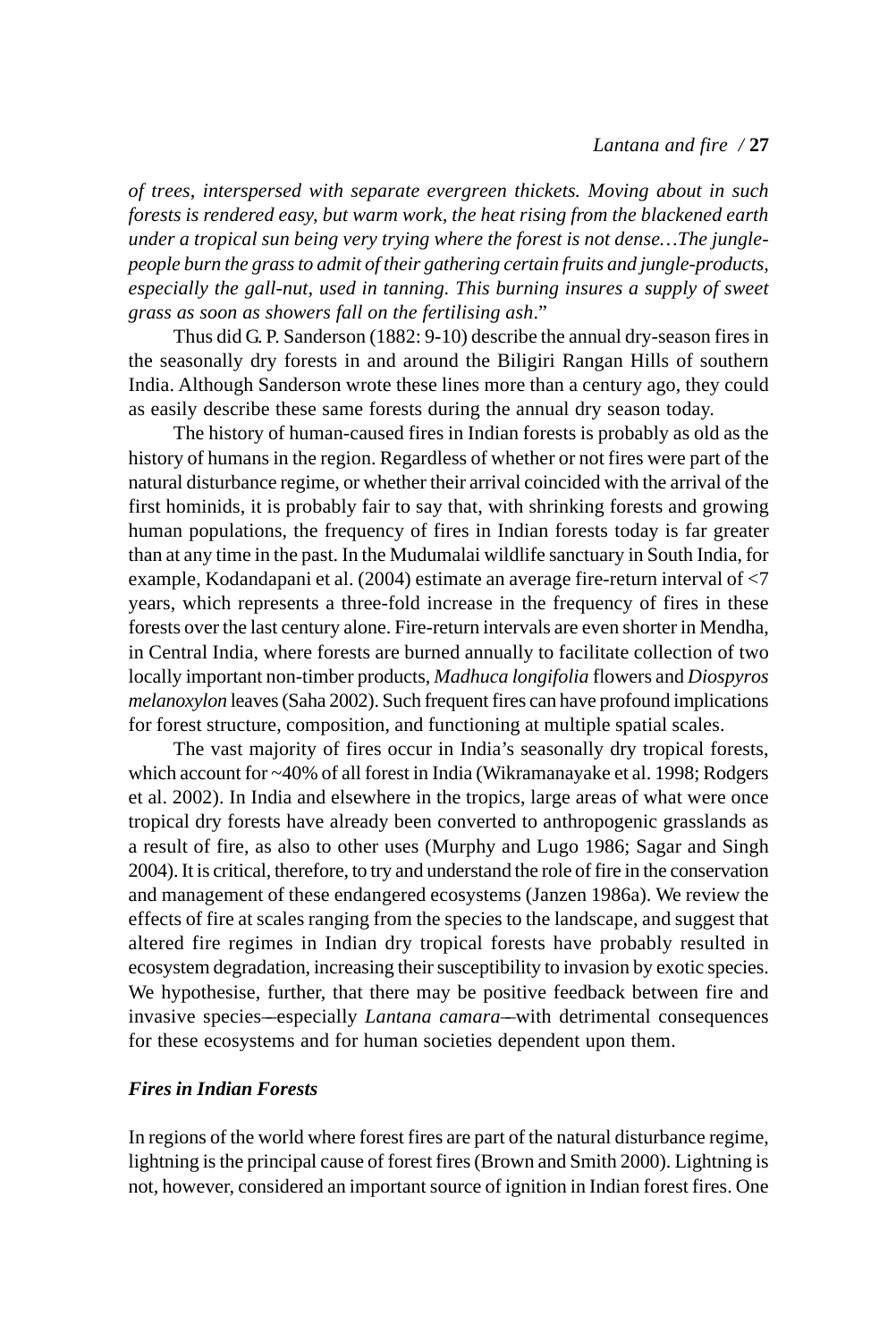reason for this is India's monsoon climate. The suggestion is that lightning storms are invariably accompanied by rainfall, thereby reducing the possibility of lightningcaused fires spreading, even if started (Saha and Howe 2001). Others argue that lightning storms in India are qualitatively no different from elsewhere in the world; moreover, lightning-struck trees typically smoulder for several days, even through rain, igniting fires once the rain has passed and the fuel is dry again (Keeley and Bond 2001). These authors also provide evidence for a substantial number of lightning storms during the dry season in India, when forests are at their most flammable. Why, then, is lightning not considered an important source of ignition of fires in Indian forests? According to Keeley and Bond (2001), the answer is not the dearth of lightning storms; rather, it may be that the long history of conversion and fragmentation of these forests has altered fuel characteristics, reducing the likelihood of ignition and spread of lightning-caused fires.

Be that as it may, human activity is generally regarded as the principal cause of forest fires in India (Saha and Howe 2001). People have been clearing and burning forests for shifting cultivation for millennia (Gadgil and Meher-Homji 1985; Schule 1990), though this is now a dying practice in most parts of the country except in the northeast (Raman et al. 1998). Nonetheless, forest-dependent communities continue to burn forests to promote the growth of fresh fodder for grazing (Gadgil and Meher-Homji 1985), and to facilitate the collection of non timber forest products (Rodgers 1986; Saha 2002). For example, in a note on fire protection (Anon 1905: p. 584), the District Forest Officer of what was then North Coimbatore was quoted as attributing forest fires to three principal causes. According to him 60% of all fires resulted from "wilful incendiarism by graziers in order to obtain new grass;" 30% of fires were set by hill tribes ("the *Sholagar*s") for "enabling them to find out minor forest produce;" and the remaining 10% were due to the "carelessness of travellers and bandymen passing along cart-tracks, paths or streams in the jungle." These remain the principal causes of fires, although, to a much smaller extent, arson and acts of retaliation against Forest Department policies also account for some human-caused fires in Indian forests today (Saberwal et al. 2000).

The role of fires in Indian forests––whether natural or anthropogenic, beneficial or detrimental––has been debated for at least a century (see Walker 1903, 1910; Sengupta 1910; Fischer 1912). Yet, the issue remains as polarised, and as uninformed by good empirical information, alas, as it has always been. Presentday opponents of fire maintain that fires are detrimental and must be prevented at all costs (Ministry of Environment and Forests 2001). Proponents of fire, on the other hand, fall back on its use as part of age-old traditional forest management practices (Saberwal et al. 2000), and on the more contemporary theory of disturbance as an intrinsic part of ecosystem dynamics (e.g., Pickett and White 1985), to support their argument for the beneficial effects of fire. A fundamental concern gets lost in this debate: one cannot assume that anthropogenic disturbances are necessarily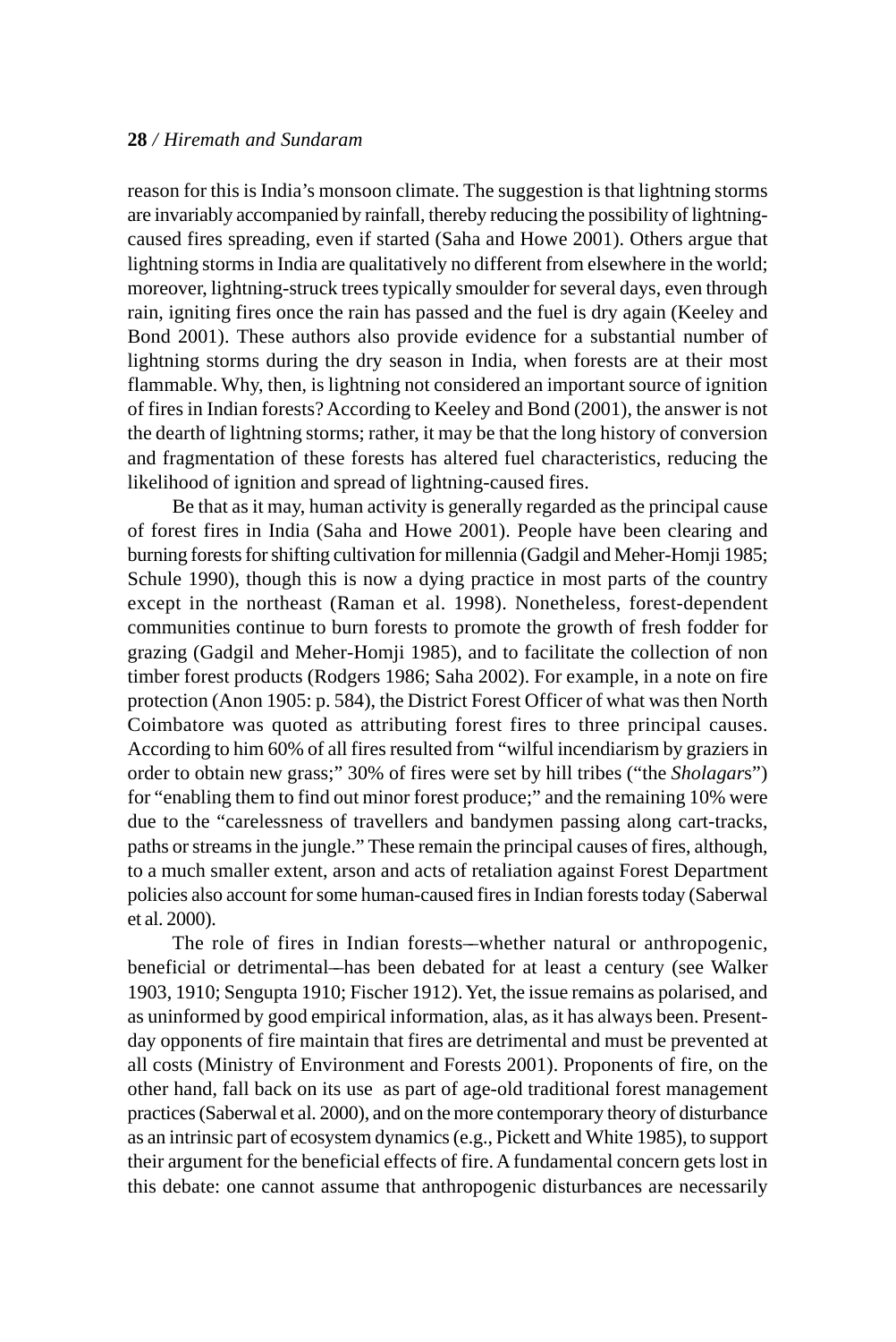equivalent to natural disturbances in their effects on ecosystem processes. For anthropogenic disturbances to mimic natural disturbances, they must also occur at the same spatial and temporal scales as natural disturbances (Roberts and Gilliam 1995). With evidence pointing to increasing frequency of anthropogenic fires today, it is more than likely that these fires are qualitatively different in their effect on ecosystems from fires in the past.

## *Changing Fire Regimes, Changing Forests*

In ecosystems that burn only infrequently, even very low-intensity fires can have profound consequences for forest structure and composition. For example, in the Amazon, a region that has not experienced frequent burning over evolutionary time, forests are extremely vulnerable to damage from fire. In such forests, even very low-intensity ground fires can cause mortality of thin-barked adult trees (Cochrane and Schultz 1998; Barlow et al. 2003). There is some observational evidence from Indian forests to suggest that the higher relative abundance of certain thick-barked species, or species that are able to resprout vegetatively (e.g., *Boswellia serrata, Dalbergia paniculata,* and *Sterculia sp.*; Brandis 1882), may in fact be a legacy of increased burn frequencies (coupled with indiscriminate felling of the more valuable timber species). This is bolstered by recent empirical evidence that fires preferentially select for species that are able to resprout clonally over species that rely solely on regeneration from seed (Saha and Howe 2003). Over repeated burn cycles, forests are depleted of species that can neither resist fires (due to their thin bark) nor tolerate fires (due to their inability to resprout following damage). Increased burn frequencies can therefore progressively weed out the more fire-vulnerable components of biodiversity. The result is significantly altered, and reduced, species composition.

Another aspect of increased burn frequencies and reduced fire return times is the direct impact on young, regenerating vegetation. We know, for instance, that tree seedlings are more vulnerable to fire than saplings and trees (Saha and Howe 2003). Couple the greater fire-vulnerability of regenerating vegetation with the shortened time for vegetation recovery between fires, and the result is species' populations that are depauperate in the smaller size classes. Such an absence of smaller individuals in the present can constitute a potential population bottleneck in the future (e.g., populations of the important non-timber forest product species, *Phyllanthus emblica,* in the Biligiri Rangan Hills of South India; Ganesan and Setty 2004). Even for more fire-resistant thick-barked species, bark thickness––and the protection this affords the vulnerable cambial layer from lethal fire temperatures ––scales with tree size (Pinard and Huffman 1997). Thus frequent fires may cause mortality of smaller trees, opening up the canopy and leading to the gradual conversion of once-closed forests to woodland savannas with low tree density and a grassy understory (Stott et al. 1990; Puyravaud et al. 1994; Barlow and Peres 2004). The result is significantly altered forest structure.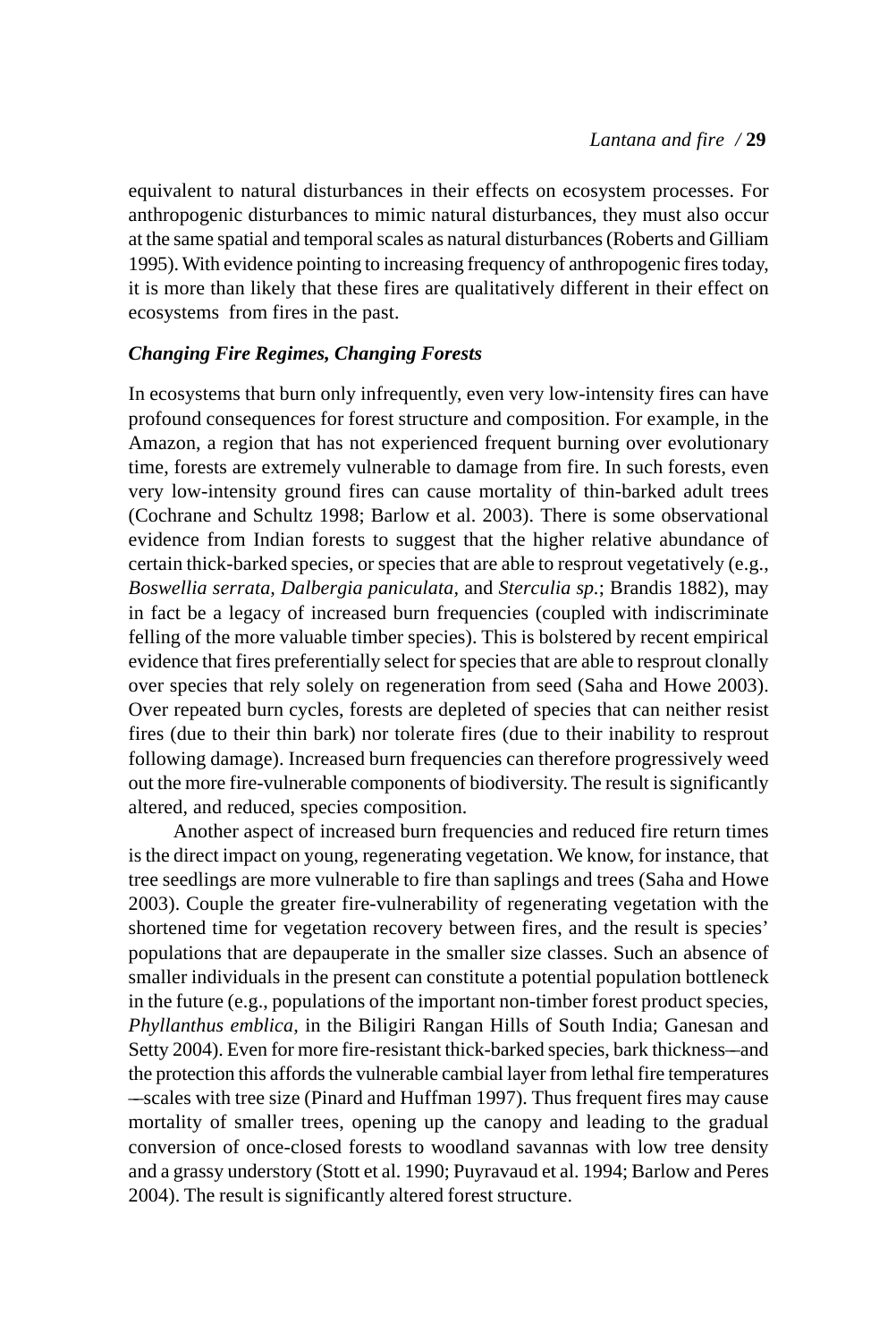Frequent fires are generally less severe in their effect on ecosystem functioning than infrequent fires, but there may be exceptions to this. Frequent fires, which allow less time for fuel to accumulate between successive burns, tend to burn cooler. Such low-intensity fires can lead to short-term pulses in nutrient availability, benefitting regenerating seedlings as well as grass that resprouts after burning; this increased nutrient availability is due to deposition of cation-rich ash on the soil surface, and to increased mineralisation of soil organic matter resulting from elevated temperature, pH, and moisture. Infrequent fires, on the other hand, allow for greater fuel accumulation between successive burns, and therefore burn hotter. Such high-intensity fires can result in soil nitrogen volatilisation and a reduction in soil organic matter. The result is reduced soil nutrient availability, accompanied by increased bulk density and decreased porosity and soil waterholding capacity (Neary et al. 1999). Nonetheless, even low-intensity fires, if they occur frequently enough, and do not allow for soil recovery between successive disturbances, can result in progressive soil degradation (DeBano 2000a). Declining soil fertility increasingly jeopardises ecosystem productivity and resilience (DeBano 2000b). Over time, repeated fires may therefore result in the conversion of relatively productive deciduous forests to degraded scrub or thorn woodland (Johnsingh 1986; Brown and Lugo 1990). For example, Beddome (1878: 190) described the effects of increased burn frequencies (as often as once in 8-10 years, compared to once in 40-50 years, previously) under slash-and-burn *podu* cultivation in the South and East Indian States of Andhra Pradesh and Orissa. According to him, the forests "....have a wretched and stunted appearance, are very dry and more or less inpenetrable from a tangled rank undergrowth, and there are no seedlings; nothing, in fact, but the coppice growth generally of only the quicker growing but poorer sorts of timber."

## *Fires in a Cultural Landscape*

There are additional reasons why the traditional practice of burning may have historically affected forests very differently than it does today. Possibly more than at any time in the past, the landscape we inhabit today is a cultural one – one that is a mosaic of land-use practices, both past and present, shaped by a variety of cultural and socio-economic factors. A hallmark of this landscape is a high degree of forest fragmentation. Fragmentation results in a greater ratio of edge-to-interior environments, leading to altered microclimates and consequently greater forest drying (Janzen 1986b; Laurance and Williamson 2001).

Not only are forests more fragmented today, they have also experienced a history of more intensive management over the past century than they had previously (e.g., the management of forests for revenue generation from timber; Gadgil and Guha 2000). Management practices such as selective logging open up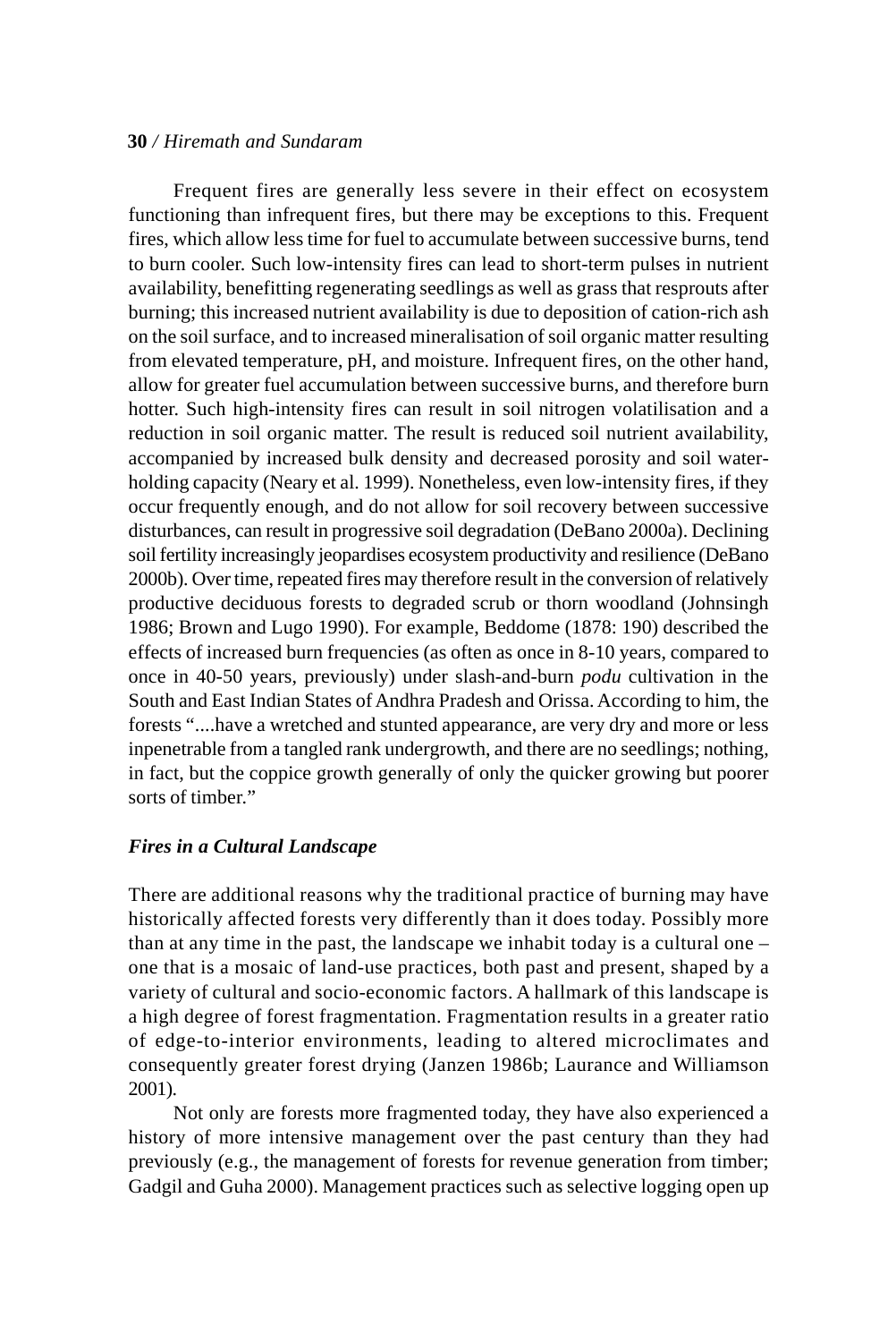the canopy, resulting in more rapid drying of understory fuels, as is happening in parts of the neotropics today (Kauffman and Uhl 1990). The likely combined legacy of fragmentation and management history is greater forest flammability than in the past. So fires, when they occur, probably burn more intensely, with more severe consequences for ecosystem processes.

## *Ecosystem Invasibility and Species' Invasive Ability*

Invasive alien species are increasingly being regarded as among the principal threats to global biodiversity along with land-use change, climate change, anthropogenic nitrogen deposition, and increasing atmospheric carbon dioxide (Sala et al. 2000). A recent article in the widely-read popular science and environment fortnightly, *Down to Earth* (Sethi 2004), attests to the growing recognition of this problem by civil society, and to its no longer being a concern of the scientific community alone.

A number of theories have been proposed to explain the success of alien invasive species in non-native habitats. It has been suggested that many invasive species defy classic life-history theory, embodying contrasting traits: many are good colonisers as well as good persisters (D'Antonio and Meyerson 2002). The former is characterised by an ample supply of well-dispersed propagules to opportunistically take advantage of disturbances; the latter by the ability to compete effectively with native species for available resources (see also Denslow 2003). Invasive species also benefit from their homoclimatic origins (Di Castri 1989) and from the scarcity of natural enemies in the areas they invade (Colautti et al. 2004).

But it is not the ecological traits of invasive species alone that necessarily determine invasions: the presence of invasive species may merely be a "symptom," the underlying cause being ecosystem invasibility (Ewel 1986). There is evidence linking ecosystem invasibility to disturbance: more disturbed ecosystems are more vulnerable to invasions by alien species than less disturbed ones (e.g., Myers 1983; Hobbs 1989; Larson et al. 2001).

Ecosystem invasibility has also been related to species diversity. It is thought that species-poor biotas (e.g., on oceanic islands; Elton 1958) are especially invasible––that these less diverse systems have "empty niches," making them vulnerable to colonisation by alien species. There is some evidence from experimental systems that supports this idea (Kennedy et al. 2002), but the resistance to invasion could be related to more complete use of resources than to diversity per se (Stachowicz et al. 2002). This theory of vacant niches applies equally well to increasingly isolated mainland habitats, especially as they become more depauperate, with missing species and functional groups, as can happen under scenarios of intensified disturbance (e.g., increased fire frequencies). But though the inverse diversity-invasibility relationship appears to apply at small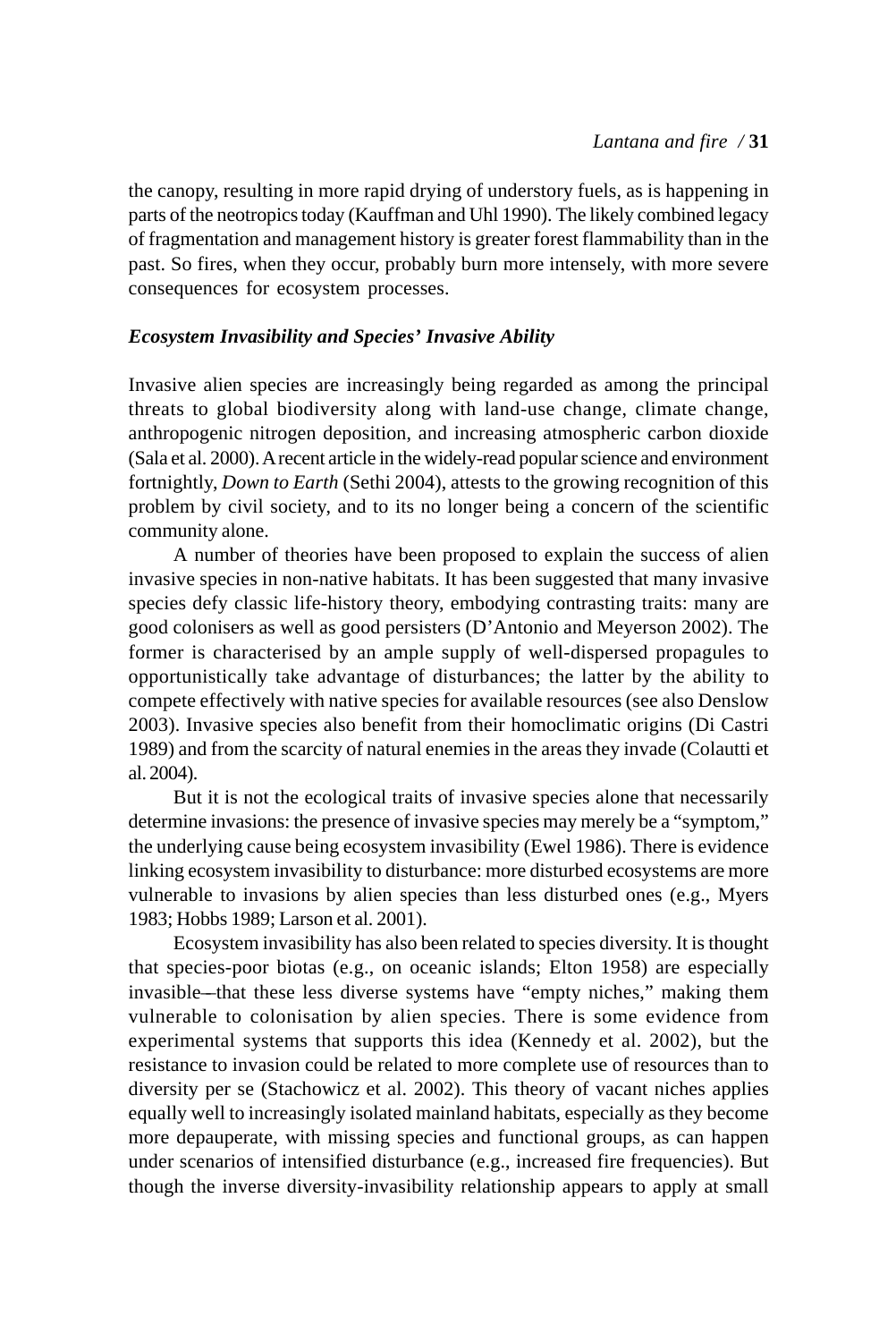spatial scales, at landscape and biome scales it may be soil fertility rather than species diversity that determines ecosystem invasibility. Thus, unrelated to native species diversity, habitats with more resource availability show greater invasion by non-native species than low-resource habitats (Stohlgren et al. 1999).

## *Fire and Invasive Species*

Given the evolutionary link between fire and native savannas the world over, it is not surprising that fire as a disturbance is particularly implicated in the success and persistence of invading grasses. This phenomenon of the invasive grass-fire cycle has been especially well documented for the Americas, and on the Hawaiian Islands (D'Antonio and Vitousek 1992; D'Antonio 2000; Lippincott 2000). Many of these grasses originate in Africa and Eurasia, where they have had a long evolutionary history in conjunction with hominids (and associated fires and grazing). The grass lifeform is particularly well adapted to fires, with perennating belowground organs and basal meristems that enable rapid resprouting in response to defoliation (D'Antonio and Vitousek 1992). In the Hawaiian Islands, and in parts of the southeastern United States and Mexico, fire has followed introduced pasture grasses into forests. Grasses fuel fires; fires encourage the regeneration of grasses in preference to woody perennials; the result is a grass-fire cycle that feeds on itself, to the detriment of the native ecosystem (Mack and D'Antonio 1998). This can have profound implications for native biodiversity, clearly, but also for ecosystem structure and functioning, and for the services that society derives from these ecosystems.

But grasses are not the only invasive lifeform that is favoured by fire. Some woody perennial invasive species are also associated with fire as a disturbance. An example is that of exotic pines (*Pinus pinaster* from Europe) and hakeas (*Hakea* spp. from Australia) invading the unique *fynbos* vegetation of South Africa. What is remarkable in this case is that fire is part of the natural disturbance regime in the *fynbos*. Nonetheless, these invading woody perennials have a demographic advantage over the native fire-adapted *fynbos* vegetation: they have short juvenile periods and produce copious quantities of seeds, both of which give them a headstart over native species in pre-empting resources made available following fire (Holmes and Cowling 1997).

One of the few well-documented examples of the link between fire and invasive species in India comes from the northeast, where shifting cultivation, or *jhum,* continues to be the primary form of cultivation (Raman et al. 1998). Ramakrishnan and Vitousek (1989) reviewed the impacts of shortened intervals between *jhum* cycles (down to 4-5 years from the earlier  $>$ 20-30 years) on species regeneration. Their review shows that the greatly shortened *jhum* interval resulted in soil degradation due to nutrient leaching, coupled with insufficient time between successive cycles for the soil to recover its nutrient status. In addition, the shortened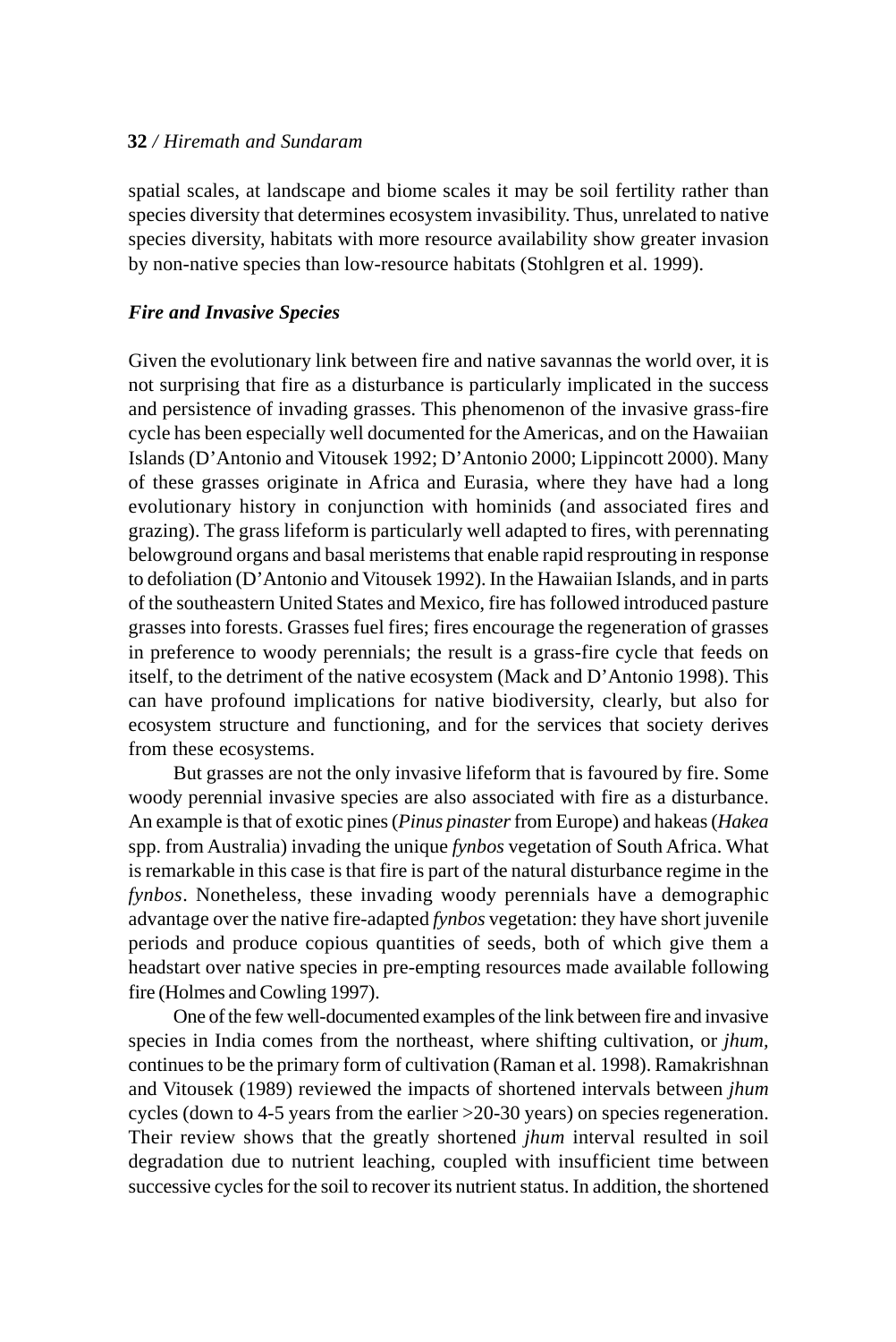interval was not long enough for slow-growing native vegetation to grow and produce seeds, thus leading to a paucity of propagules for recolonisation. The result was regenerating vegetation that was dominated by invasive weeds, both natives (*Imperata cylindrica*, *Pteridium aquilinium*, and *Saccharum spontaneum*) and exotics (*Eupatorium odoratum*, *Eupatorium adenophorum*, and *Mikania micrantha*). The native weeds were distinguished by their ability to resprout in response to fire. The alien weeds were distinguished by their high reproductive potential and by their greater efficiency at sequestering scarce resources from these degraded soils; the former affording them a demographic advantage, and the latter giving them a competitive edge over the native vegetation.

## *Fire and Lantana in India's Dry Forests: The Fire-Lantana Cycle Hypothesis*

An alien invasive species that is widespread in Indian dry forests is *Lantana camara* (Verbenaceae; hereafter, lantana). Originally a native of South and Central America, lantana was introduced as an ornamental into many parts of the tropical and subtropical world during the nineteenth and early twentieth century (Mack et al. 2000). It has since established and spread in its introduced range—from the islands of Oceania to mainland Asia and Africa—at a cost to native species and habitats; so much so that the IUCN-World Conservation Union considers it amongst the world's 100 most invasive species (Lowe et al. 2004).

In India, lantana is amongst the most widespread terrestrial invasive species today, particularly in dry-to-moist deciduous forests. The documented history of lantana in India goes back to at least the nineteenth century. It was probably introduced into the country on multiple occasions; at least two separate accounts talk of its introduction as a garden ornamental in Coorg in the 1860s (Anon 1895), and as a hedge plant in Calcutta in the early nineteenth century (Hakimuddin 1929). Hakimuddin (1929) goes on to provide an interesting early account of lantana's invasiveness, following its introduction to Kathgodam in Nainital district c. 1905. According to him, in 1911, lantana was still confined largely to hedges and did not occur more than a few miles from its place of introduction, being relatively sparse where it did occur. Within two decades, however, it had spread in a thick continuous mass to a distance of about 25 miles (40 km) in all directions, indiscriminately taking over farm and pasture, fallow land and forest.

There are similar records of lantana as a problem weed from other regions of the country around the same time (Pereira 1919). Today, lantana continues to be regarded as one of the principal threats to native biodiversity by forest-dwelling communities and researchers alike. For example, the Soligas in the Biligiri Rangan Hills of South India consider lantana a threat to biodiversity largely due to its extreme flammability. Climbing stems of lantana can reach up to >20 metres, getting into the forest canopy and resulting in devastating crown fires when they burn (Tireman 1916). Lantana also suppresses regeneration (Ganesan and Bawa,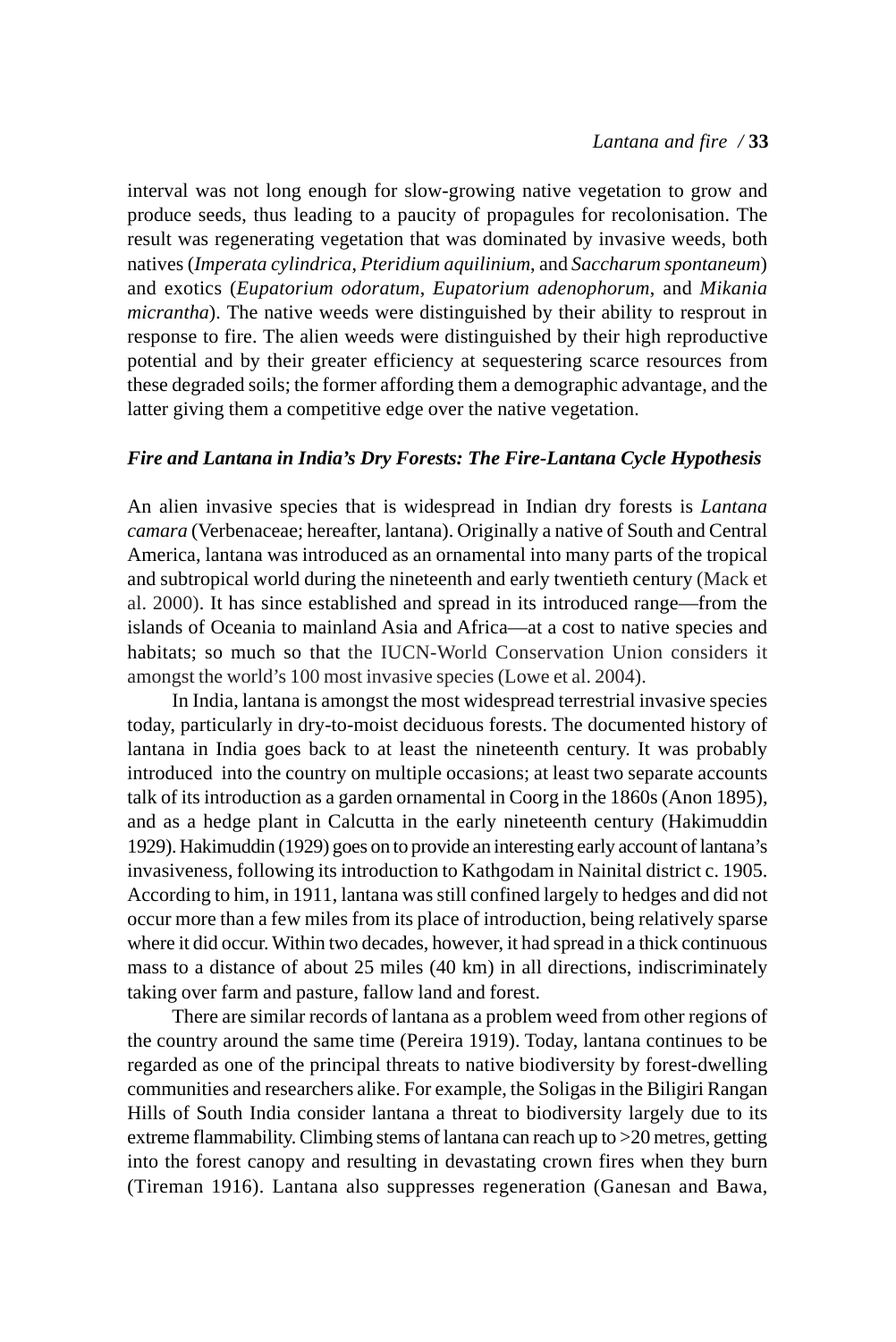unpublished), which affects biodiversity and has an economic impact on people who harvest non-timber forest products (Hegde et al. 1996).

Lantana apparently embodies several of the advantageous characteristics of other fire-enabled or fire-adapted invasive species. It resprouts readily on being burnt (Pereira 1919; Hakimuddin 1929); and it flowers and fruits year round, producing copious quantities of seeds that are readily dispersed by frugivores (Hakimuddin 1929). Surprisingly, there are few empirical studies in India that look at lantana and its invasive ability, especially in response to fire, despite its pervasive distribution. We propose that lantana invasion may be facilitated by fire. Further, we suggest that lantana, once established, fuels further fires, setting up a selffeeding fire-lantana cycle (see Figure 1). We draw largely on anecdotal information, and on descriptive observations of the species, to support our hypothesis of a fire-lantana cycle. We hope, nonetheless, to demonstrate that there may, in fact, be a strong link between fire and the occurrence of lantana in India's tropical and subtropical deciduous forests.

| וווסו |  |
|-------|--|
|-------|--|

*The hypothesised fire-lantana cycle*



**Notes:** The hypothesised fire-lantana cycle: forest fragmentation, coupled with intensified anthropogenic disturbances—especially fires—have resulted in degradation of ecosystems, making them more vulnerable to invasion by alien species; some invasive species (e.g., lantana), in turn, fuel further fires. The resultant positive feedback has deleterious compositional and functional consequences for ecosystems and the goods and services that society derives from them.

Recent findings from other parts of the tropics confirm that lantana may be favoured by disturbances such as fire and grazing (Duggin and Gentle 1998; Gentle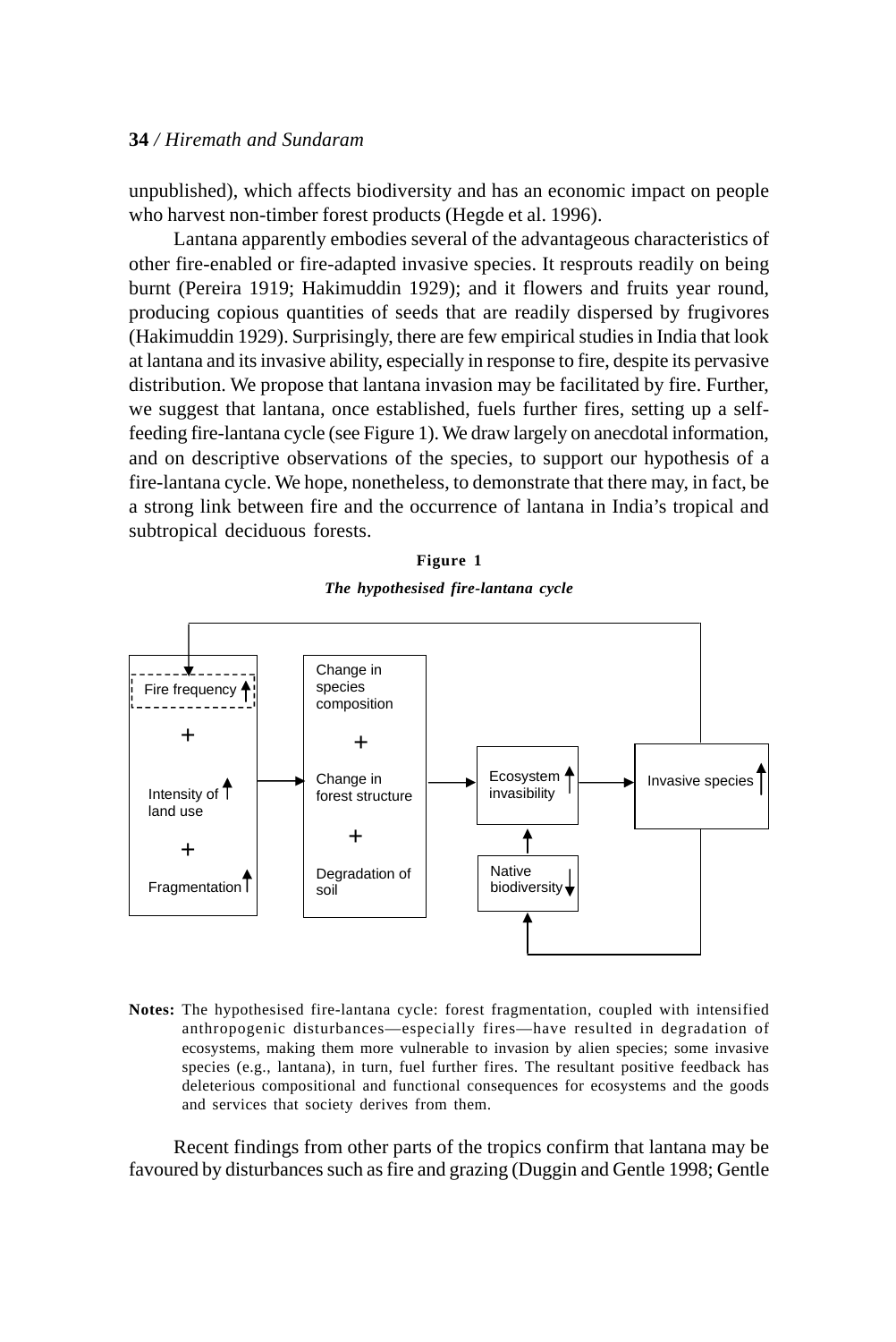and Duggin 1998). There is also some evidence from northern India to suggest that it is capable of colonising sites on very degraded soils (Bhatt et al. 1994; Rawat et al. 1994). Observations and anecdotal evidence provide further support to this idea. For example, in the Biligiri Rangan Hills, there is some indication that high lantana density may be associated with areas that have been managed either for shifting cultivation or selective logging in the last hundred years (R. Ganesan, unpublished data). Furthermore, according to the local Soliga elders, the initial spread of lantana in these dry forests coincided with the last mass-flowering and die-back of bamboo, which was followed by widespread fires (V. Gogi, *pers. comm.*), presumably resulting in a vacant understory.

What are the ecological mechanisms underlying the success and persistence of lantana? One potential mechanism relates to its tolerance to being burnt. Early records of attempted lantana control underscore the importance of completely uprooting lantana after cutting and burning aboveground biomass to prevent it recolonising from the rootstock (Tireman 1916; Pereira 1919). In fact, recent evidence suggests that lantana actually regrows more densely in response to being burnt (Gentle and Duggin 1998). Moreover, the high productivity of lantana rapidly yields large quantities of biomass, which can fuel further fires (Bingelli et al. 1998). Thus, forests once colonised by lantana can well fall victim to a fire-lantana cycle, perpetuating lantana to the detriment of other vegetation.

A second potential mechanism underlying the success of lantana is its ability to compete for scarce nutrients. Lantana is exceedingly efficient at nutrient uptake and use, enabling it to grow on highly impoverished soils (Bhatt et al. 1994; Rawat et al. 1994). Such an ability to extract and use nutrients efficiently would give it a competitive advantage over other species in low-fertility environments (Tilman et al. 1997), for example, in forests already degraded by frequent burning.

Finally, a third potential mechanism underlying the success of lantana is its colonising ability. Lantana's abundant perennially available flowers and fruit make it a good host for pollinators and frugivores, respectively, and ensure a year-round supply of well-dispersed propagules. Even in places where lantana is completely uprooted, it regenerates profusely from seeds in the soil seed bank for several years following its removal. Thus, a complete eradication of lantana requires repeated uprooting of successive crops for several consecutive years (Tireman 1916). Other invasive species (e.g., *Mimosa pigra* in Australia; Lonsdale et al. 1988) have been known to enrich the soil with their own seeds (up to 12,000 seeds/ m<sup>2</sup>, a number that is several times greater than seed densities recorded under other tropical secondary vegetation); lantana may be an example of a similar successful coloniser.

## *The Effects of Lantana in Indian Forests*

Despite the widespread concern about invasive species and their effects on biodiversity worldwide, there is no holistic picture of the biodiversity effects of lantana in India. Though lantana is known to enhance diversity of certain taxa, such as butterflies (R. Borges, *pers. comm.*), the locally enhanced richness of a few pollinator species attracted by a rich nectar reward may, be a high price to pay for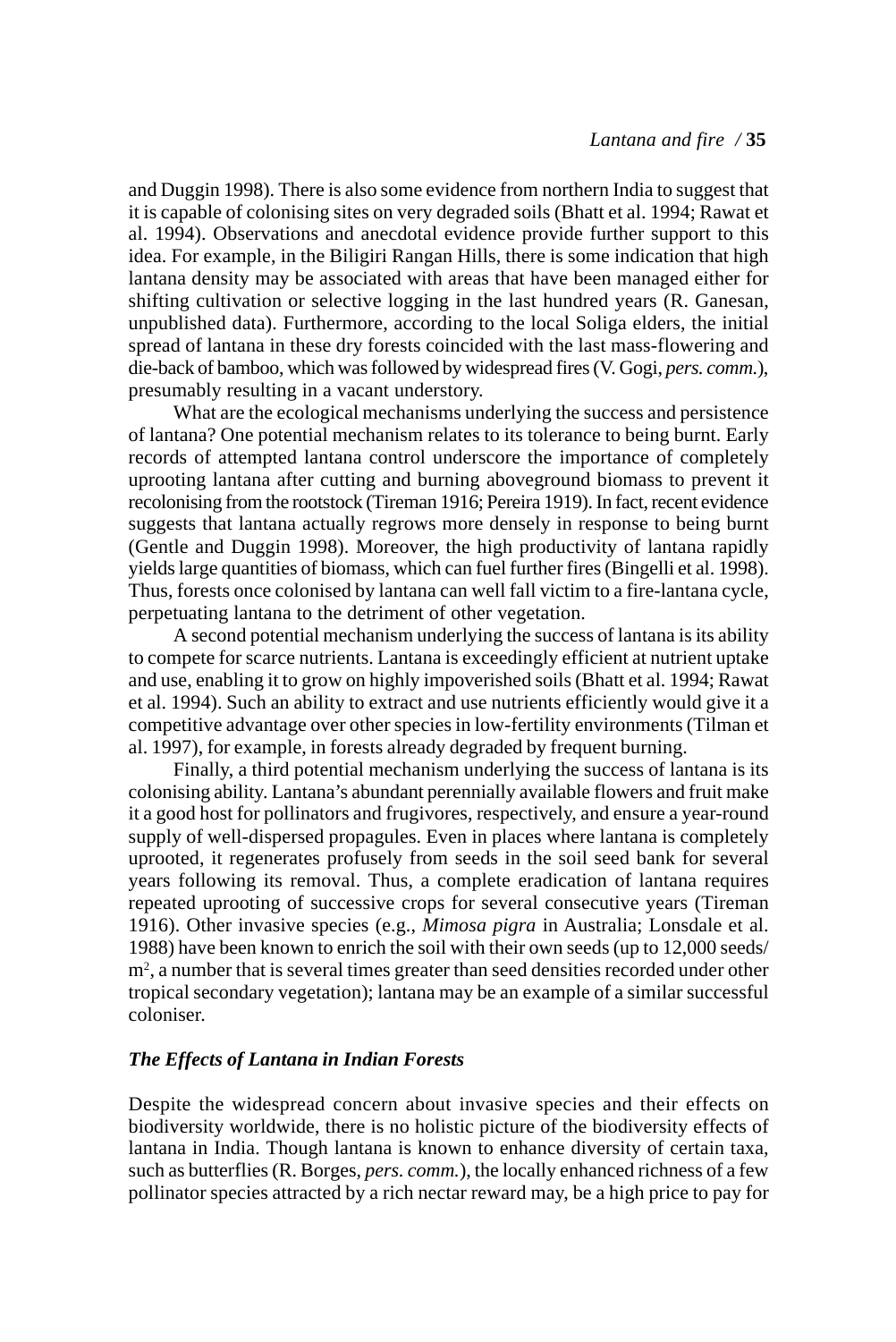suppressed regeneration and potential habitat loss, accompanied by increasing landscape homogenisation in the long term.

As damaging as the compositional changes are the functional changes wrought by invasive alien species. People have attempted to quantify the loss of essential ecosystem services from species invasions and the resultant societal costs that such losses entail (e.g., Zavaleta 2000). Examples of functional consequences of species invasions can range from the loss of pollinators (Ghazoul 2004) to the loss of hydrological services (Le Maitre et al. 2001; van Wilgen et al. 2001) and that of economically important land uses such as pasture and cropland (Pimentel et al. 2000).

Lantana is known to produce secondary compounds that are toxic to ungulates (Sharma et al. 1981). However, the reduction in forage availability to domestic and wild herbivores as a result of lantana invasion into degraded forests and pastures has not been quantified. Lantana is also known to suppress regeneration of other vegetation (Ganesan and Bawa, unpublished). Thus, another effect of lantana invasion likely to manifest in the very near future is the reduced availability of non-timber products that people derive from forests. But other than these tangible impacts of lantana invasion, and a passing reference to lantana "affect[ing] water supply injuriously" (Anon 1895; though there is no elaboration of the statement), we know next to nothing about the functional effects of lantana invasion in Indian forests, let alone the economic burden that society will have to bear as a result thereof.

#### *The Fire-lantana Cycle in India: Is there a Way Out?*

Although we lack specific information regarding historical fire regimes in Indian forests, there is good reason to infer that present-day fire regimes are qualitatively different. Such an alteration in fire regimes, as we have demonstrated, can have wide-ranging consequences for forest structure, composition, and functioning. One outcome of these fire-driven changes is the increased invasibility of these forests, and their invasion by fire-tolerant or fire-resistant alien species. Recorded observations about lantana, and experimental studies of invasive species from other parts of the world, strongly suggest that lantana in India is analogous to other fire-maintaining and fire-maintained invasive species elsewhere in the tropics. This hypothesised synergy between anthropogenic fires and lantana invasion in Indian forests has potentially damaging consequences for sustaining these forests and the ecosystem services they provide. What, then, is the way out of the firelantana cycle?

Not only are fires a critical management tool for forest-dependent communities to meet their non-timber product and grazing requirements, but keeping fires out of certain ecosystems may even be detrimental to those ecosystems. For example, fires (and frost; Meher-Homji 1967) are essential to maintain the unique sholagrassland ecosystem in the upper reaches of the Western Ghats. These sholagrasslands provide a critical hydrological service for the upper Nilgiris (Sikka et al. 2003), and are important habitat for the endemic Nilgiri *tahr* and locally diverse plant genera such as the *Impatiens* and *Strobilathus*. So also, fires are essential to maintain the flood-plain grasslands of India's northeast. With flood control, and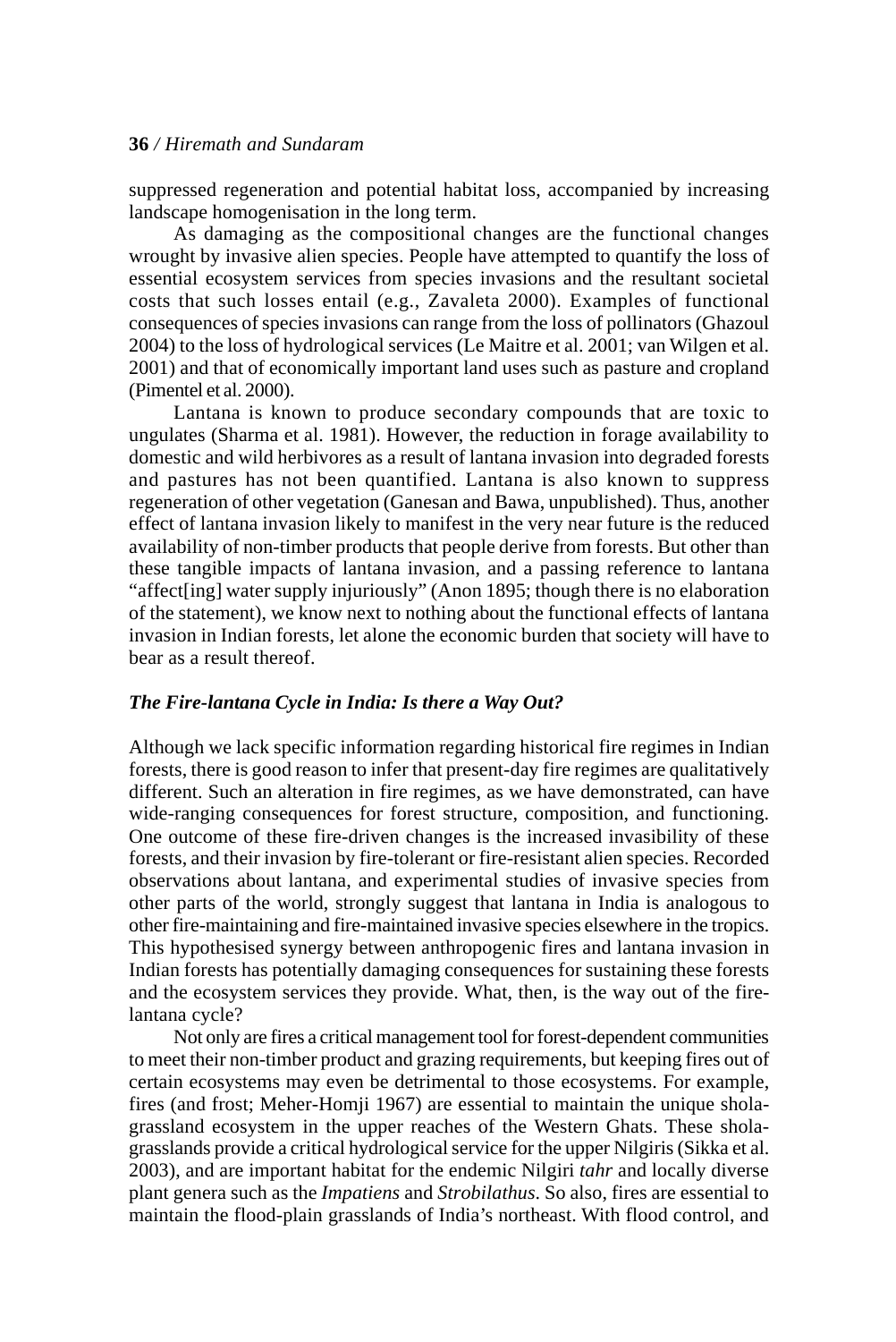without the fires that maintain them in lieu of the frequent flooding they have historically experienced, these grasslands would very quickly undergo succession to forest (Deb Roy 1986); this could be devastating for endemics like the Indian rhinoceros, pygmy hog, and hispid hare, for whom these grasslands are the last remaining habitat.

Anthropogenic fires have been an integral part of India's forest landscape and are likely to remain so in the foreseeable future, opponents of such fires notwithstanding. The debate on fires in Indian forests thus needs to move away from whether fires are natural or anthropogenic, beneficial or detrimental. We should focus, instead, on what the specific management objectives of burning are in a given forest. We should focus, also, on the effects a prevailing burn regime may be having on that forest, since not all ecosystems respond the same way to fire; nor do all fires have the same effect on ecosystems. There is an urgent need to put in place large-scale monitoring of fires and invasive species across the landscape to better gauge the spatial and temporal patterns of one, and the spatial extent of the other. There is, as well, an urgent need to empirically understand the effects of fires at multiple spatial scales; so also a need to understand the ecological mechanisms of invasive species success, and the barriers these pose for native species restoration. It is only with such information in hand that we can hope to attempt restoration and management to meet the varied objectives of multiple stakeholders, be they local forest-dependent communities, wildlife conservationists, forest managers, or civil society at large.

#### **Acknowledgements**

We thank D. Siddiqi for invaluable assistance in locating historical records of fire and lantana in Indian forests. Comments from J. Ewel, D. Siddiqi, and two anonymous reviewers greatly improved this manuscript.

#### **REFERENCES**

Anon. 1895. Is Lantana a friend or an enemy? *Indian Forester* 21:454-460.

- Anon. 1905. Fire protection in Madras. Extracts from official papers. *Indian Forester* 31:584-596.
- Barlow, J. and C.A. Peres. 2004. Ecological responses to El Nino-induced surface fires in central Brazilian Amazonia: Management implications for flammable tropical forests. *Philosophical Transactions: Biological Sciences* 359:367- 380.
- Barlow, J., C.A. Peres, B.O. Lagan and T. Haugaasen. 2003. Large tree mortality and the decline of biomass following Amazonian wildfires. *Ecology Letters* 6:6.

Beddome, R.H. 1878. The Jeypore forests. *Indian Forester* 3:188-205.

Bhatt, Y.D., Y.S. Rawat and S.P. Singh. 1994. Changes in ecosystem functioning after replacement of forest by Lantana shrubland in Kumaon Himalaya. *Journal of Vegetation Science* 5:67-70.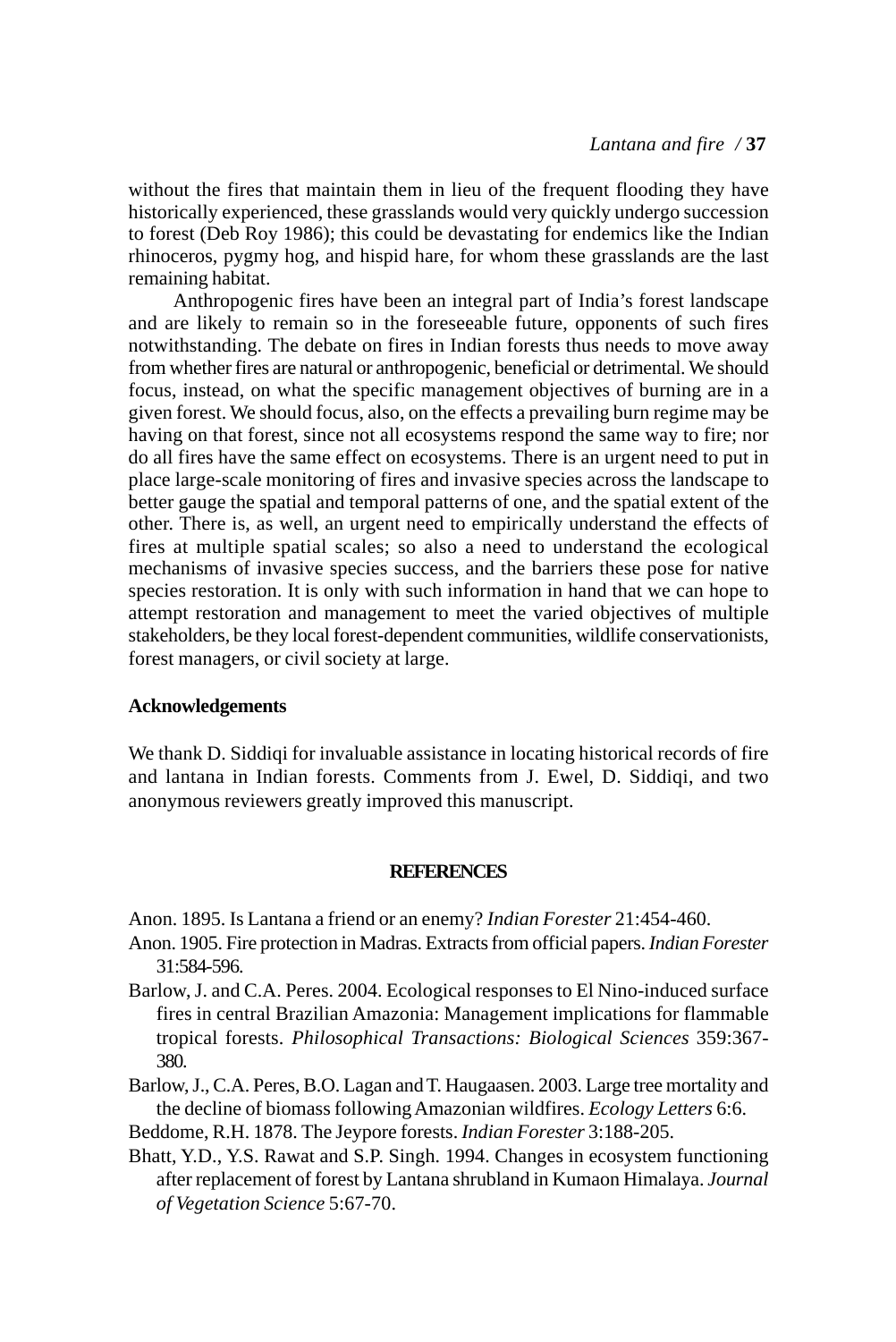- Bingelli, P., J.B. Hall and J.R. Healey. 1998. *An Overview of Invasive Woody Plants in the Tropics*. School of Agriculture and Forest Sciences Publication Number 13. University of Wales, Bangor, UK.
- Brandis, D. 1882. The forests of South India. *Indian Forester* 7:363-369.
- Brown, J.K. and J.K. Smith. 2000. *Wildland Fire in Ecosystems: Effects on Flora*. General technical report, USDA, Forest Service, Rocky Mountain Research Station.
- Brown, S. and A.E. Lugo. 1990. Tropical secondary forests. *Journal of Tropical Ecology* 6:1-32.
- Cochrane, M.A. and M.D. Schulze. 1998. Forest fires in the Brazilian Amazon. *Conservation Biology* 12:948-950.
- Colautti, R.I., A. Ricciardi, I.A. Grigorovich and H.J. Macisaac. 2004. Is invasion success explained by the enemy release hypothesis? *Ecology Letters* 7:721-773.
- D' Antonio, C.M. 2000. Fire, Plant Invasions, and Global Change. In: *Invasive Species in a Changing World* (eds. H.A. Mooney and R.J. Hobbs), pp. 65-93. Island Press, Washington DC.
- D' Antonio, C.M. and P.M. Vitousek. 1992. Biological invasion by exotic grasses, the grass/fire cycle, and global change. *Annual Review of Ecology and Systematics* 23:63-87.
- D' Antonio, C.M. and L.A. Meyerson. 2002. Exotic plant species as problems and solutions in ecological restoration: A synthesis. *Restoration Ecology* 10:703-713.
- Deb Roy, S. 1986. Fire in wet grassland habitats of Assam. *Indian Forester* 112:914-918.
- DeBano, L.F. 2000a. The role of fires and soil heating on water repellency in wildland environments: A review. *Journal of Hydrology* 231:195-206.
- DeBano, L.F. 2000b. Water repellency in soils: A historical overview. *Journal of Hydrology* 231:4-32.
- Denslow, J.S. 2003. Weeds in paradise: Thoughts on the invasibility of tropical islands. *Annals of the Missouri Botanical Garden* 90:119-127.
- Di Castri, F. 1989. Histories of Biological Invasions with Special Emphasis on the Old World. In: *Biological Invasions: A Global Perspective* (eds. J. A. Drake, H.A. Mooney, F. Di Castri, R.H. Grove, K.J. Kruger, M. Rejmanek and M. Williamson), pp. 1-30. SCOPE 37. Wiley and Sons, Chichester, United Kingdom.
- Duggin, J.A. and C.B. Gentle. 1998. Experimental evidence on the importance of disturbance intensity for invasion of *Lantana camara* L. in dry rainforestopen forest ecotones in north-east NSW, Australia. *Forest Ecology and Management* 109:279-292.
- Elton, C.S. 1958. *The Ecology of Invasions by Animals and Plants*. Methuen, London, UK.
- Ewel, J.J. 1986. Invasibility: Lessons from South Florida. In: *Ecology of Biological Invasions of North America and Hawaii* (eds. H.A. Mooney and J.A. Drake), pp. 214-230. Ecological Studies Volume 58. Springer-Verlag, New York.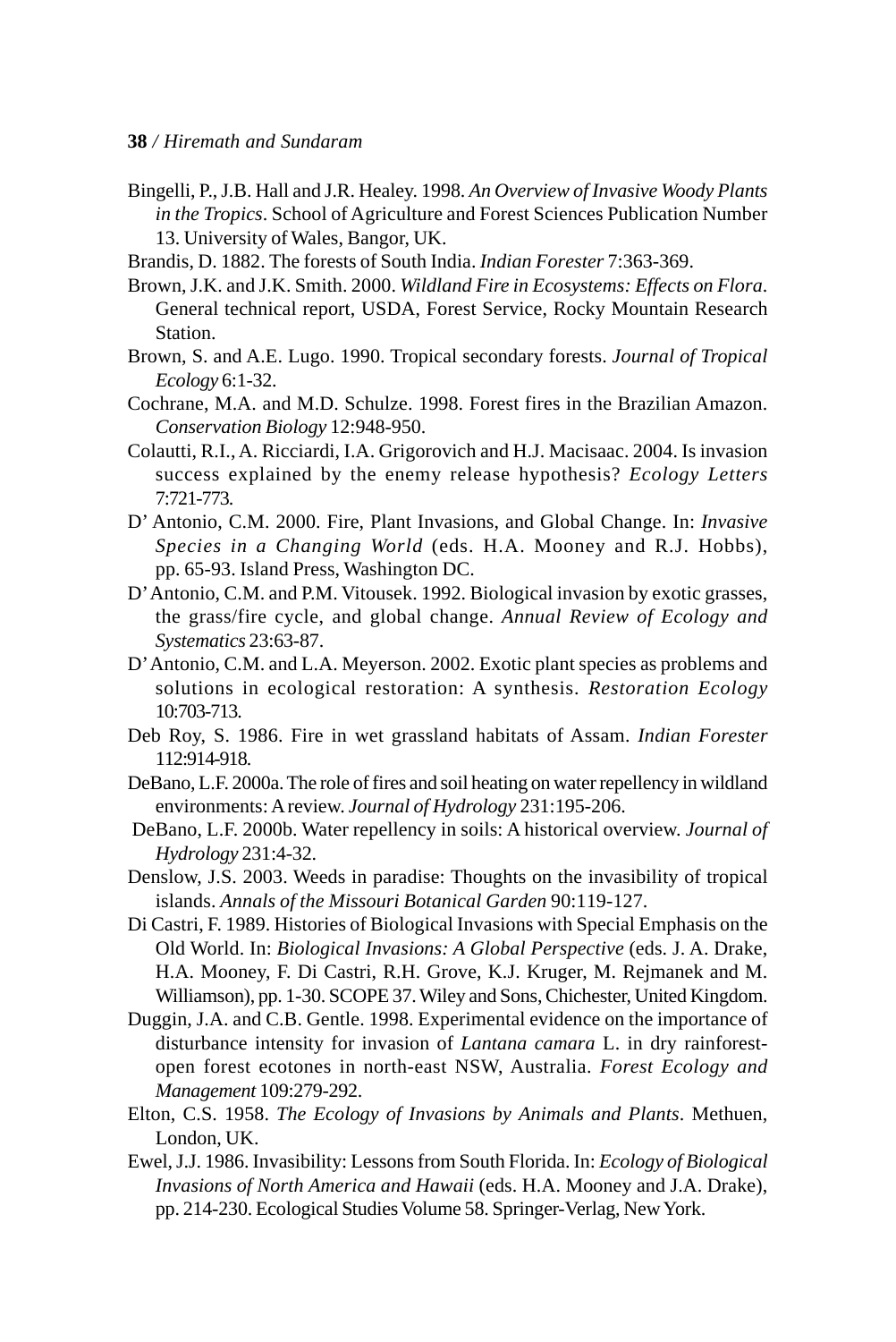- Fischer, C.E.C. 1912. The need of fire protection in the tropics. *Indian Forester* 38:191-221.
- Gadgil, M. and R. Guha. 2000. *The Use and Abuse of Nature: Omnibus of This Fissured Land and Ecology and Equity*. Oxford University Press.
- Gadgil, M. and V.M. Meher-Homji. 1985. Land Use and Productive Potential of Indian Savannas. In: *Ecology and Management of the World's Savannas* (eds. J.C. Tothill, and J.J. Mott), pp. 107-113. Australian Academy of Science, Canberra.
- Ganesan, R. and R.S. Setty. 2004. Regeneration of amla (*Phyllanthus emblica* and *P. indofischeri*), an important NTFP from southern India. *Conservation and Society* 2:365-375.
- Gentle, C.B. and J.A. Duggin. 1998. Interference of *Choricarpia leptopetala* by *Lantana camara* with nutrient enrichment in mesic forests on the Central Coast of NSW. *Plant Ecology* 136:205-211.
- Ghazoul, J. 2004. Alien abduction: Disruption of native plant-pollinator interactions by invasive species. *Biotropica* 36:156-164.
- Hakimuddin, M. 1929. Lantana in northern India as a pest and its probable utility in solving the cowdung problem. *Indian Forester* 56:405-410.
- Hegde, R., S. Suryaprakash, L. Achoth and K.S. Bawa. 1996. Extraction of nontimber forest products in the forests of the Biligiri Rangan Hills, India. 1. Contribution to rural incomes. *Economic Botany* 50:243-251.
- Hobbs, R.J. 1989. The Nature and Effects of Disturbance Relative to Invasions. In: *Biological Invasions: A Global Perspective* (eds. J.A. Drake, H.A. Mooney, F. Di Castri, R.H. Grove, K.J. Kruger, M. Rejmanek and M. Williamson), pp. 389- 405. SCOPE 37. Wiley and Sons, Chichester, United Kingdom.
- Holmes, P.M., and R.M. Cowling. 1997. Diversity, composition and guild structure relationships between soil-stored seed banks and mature vegetation in alien plant-invaded South African fynbos shrublands. *Plant Ecology* 133:107-122.
- Janzen, D.H. 1986a. The future of tropical ecology. *Annual Review of Ecology and Systematics* 17:305-324.
- Janzen, D.H. 1986b. The Eternal External Threat. In: *Conservation Biology: the Science of Scarcity and Diversity* (ed. M.E. Soulé), pp. 286-303. Sinauer Associates, Inc., Sunderland, Massachusetts.
- Johnsingh A.J.T. 1986. Impact of fire on wildlife ecology in two dry deciduous forests in south India. *Indian Forester* 112:933-938.
- Kauffman, J.B. and C. Uhl. 1990. Interactions of Anthropogenic Activities, Fire, and Rainforests in the Amazon basin. In: *Fire in the Tropical Biota: Ecosystem Processes and Global Challenges* (ed. J.G. Goldammer)*,* pp. 117-134. Ecological Studies 84, Springer-Verlag, Berlin.
- Keeley, J. E. and W. J. Bond. 2001. On incorporating fire into our thinking about natural ecosystems: A response to Saha and Howe. *American Naturalist* 158:664-670.
- Kennedy, T.A., S. Naeem, K.M. Howe, J.M.H. Knops, D. Tilman and P. Reich. 2002. Biodiversity as a barrier to ecological invasion. *Nature* 417:636-638.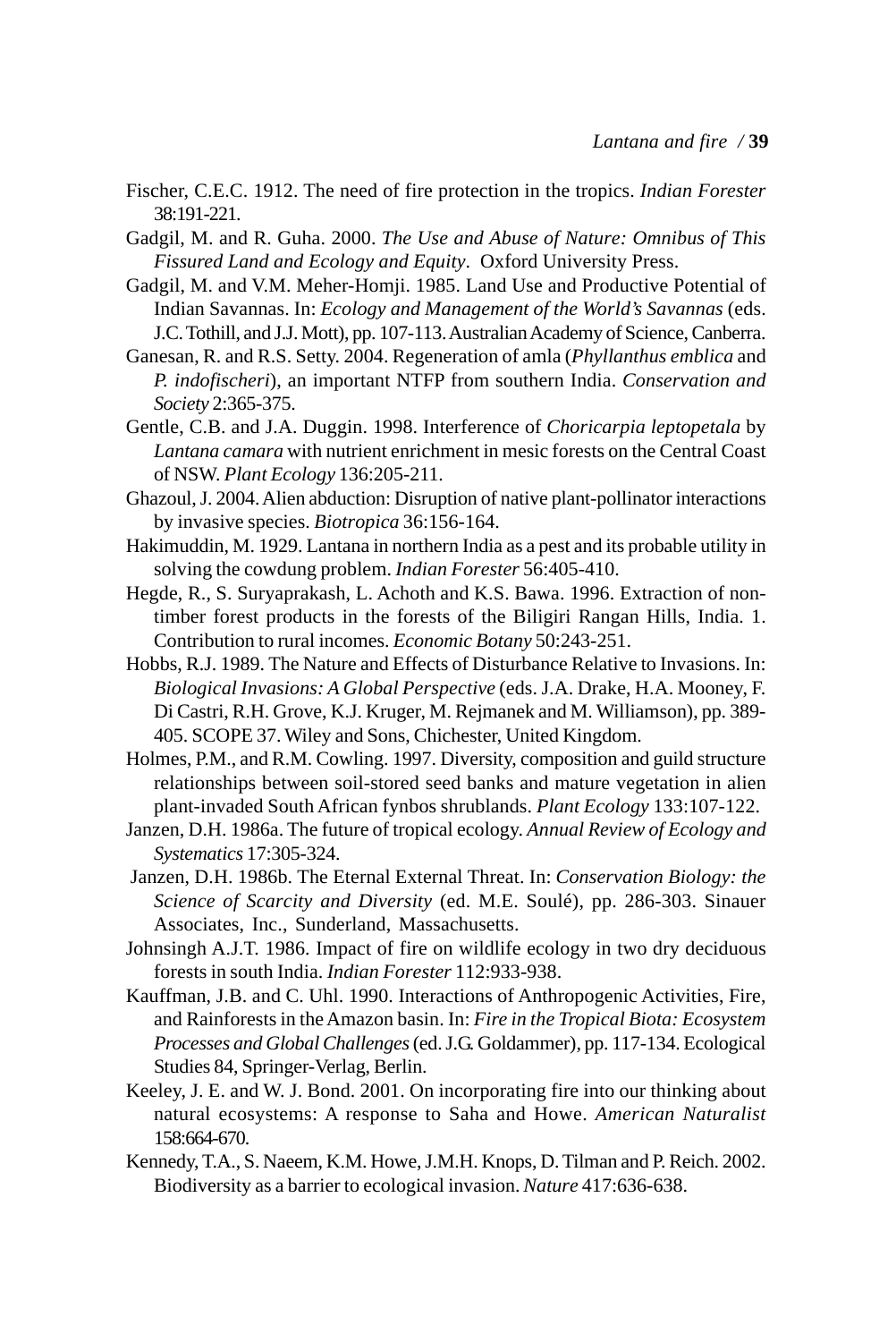- Kodandapani, N., M.A. Cochrane and R. Sukumar. 2004. Conservation threat of increasing fire frequencies in the Western Ghats, India. *Conservation Biology* 18:1553-1561.
- Larson, D.L., P.J. Anderson and W. Newton. 2001. Alien plant invasion in mixedgrass prairie: Effects of vegetation type and anthropogenic disturbance. *Ecological Applications* 11:128-141.
- Laurance, W.F. and G.B. Williamson. 2001. Positive feedbacks among forest fragmentation, drought, and climate change in the Amazon. *Conservation Biology* 15:1529-1535.
- Le Maitre D.C., B.W. van Wilgen, C.M. Gelderblom, C. Bailey, R.A. Chapman and J.A. Nel. 2001. Invasive alien trees and water resources in South Africa: Case studies of the costs and benefits of management. *Forest Ecology and Management* 160:143-159
- Lippincott, C.L. 2000. Effects of *Imperata cylindrica* (L.) Beauv. (cogon grass) invasion on fire regime in Florida Sandhill (USA). *Natural Areas Journal* 20:140-149.
- Lonsdale, W.M., K.L.S. Harley and J.D. Gillett. 1988. Seed bank dynamics in *Mimosa pigra*, an invasive tropical shrub. *Journal of Applied Ecology* 25:963-976.
- Lowe, S., M. Browne, S. Boudjelas, and M. De Poorter. 2004. Hundred of the World's Worst Invasive Alien Species: A Selection from the Global Invasive Species Database. Invasive Species Specialist Group of the IUCN-World Conservation Union. URL:http//www.issg.org/booklet.pdf.
- Mack, M.C. and C.M. D'Antonio. 1998. Impacts of biological invasions on disturbance regimes. *Trends in Ecology and Evolution* 13:195-198.
- Mack, R.N., D. Simberloff, W.M. Lonsdale, H. Evans, M. Clout and F.A. Bazzaz. 2000. Biotic invasions: Causes, epidemiology, global consequences, and control. *Ecological Applications* 10:689-710.
- Meher-Homji, V.M. 1967. Phytogeography of the South Indian hill stations. *Bulletin of the Torrey Botanical Club* 94:230-342.
- Ministry of Environment and Forests, India. 2001. The Coimbatore Charter on Environment and Forests. Available online: http://envfor.nic.in/misc/ coimchar.html
- Murphy, P.G. and A.E. Lugo 1986. Ecology of tropical dry forest. *Annual Review of Ecology and Systematics* 17:67-88.
- Myers, R.L. 1983. Site susceptibility to invasion by the exotic tree *Melaleuca quinquenervia* in southern Florida. *Journal of Applied Ecology* 20:645-658.
- Neary, D.G., C.C. Klopatek, L.F. DeBano and P.F. Ffolliott. 1999. Fire effects on belowground sustainability: A review and synthesis. *Forest Ecology and Management* 122:51-71.
- Pereira, W.E. 1919. Lantana in the Math working circle in Savantavadi state forest. *Indian Forester* 46:188-193.
- Pickett, S.T.A. and P.S. White. 1985. *The Ecology of Natural Disturbance and Patch Dynamics*. Academic Press, New York.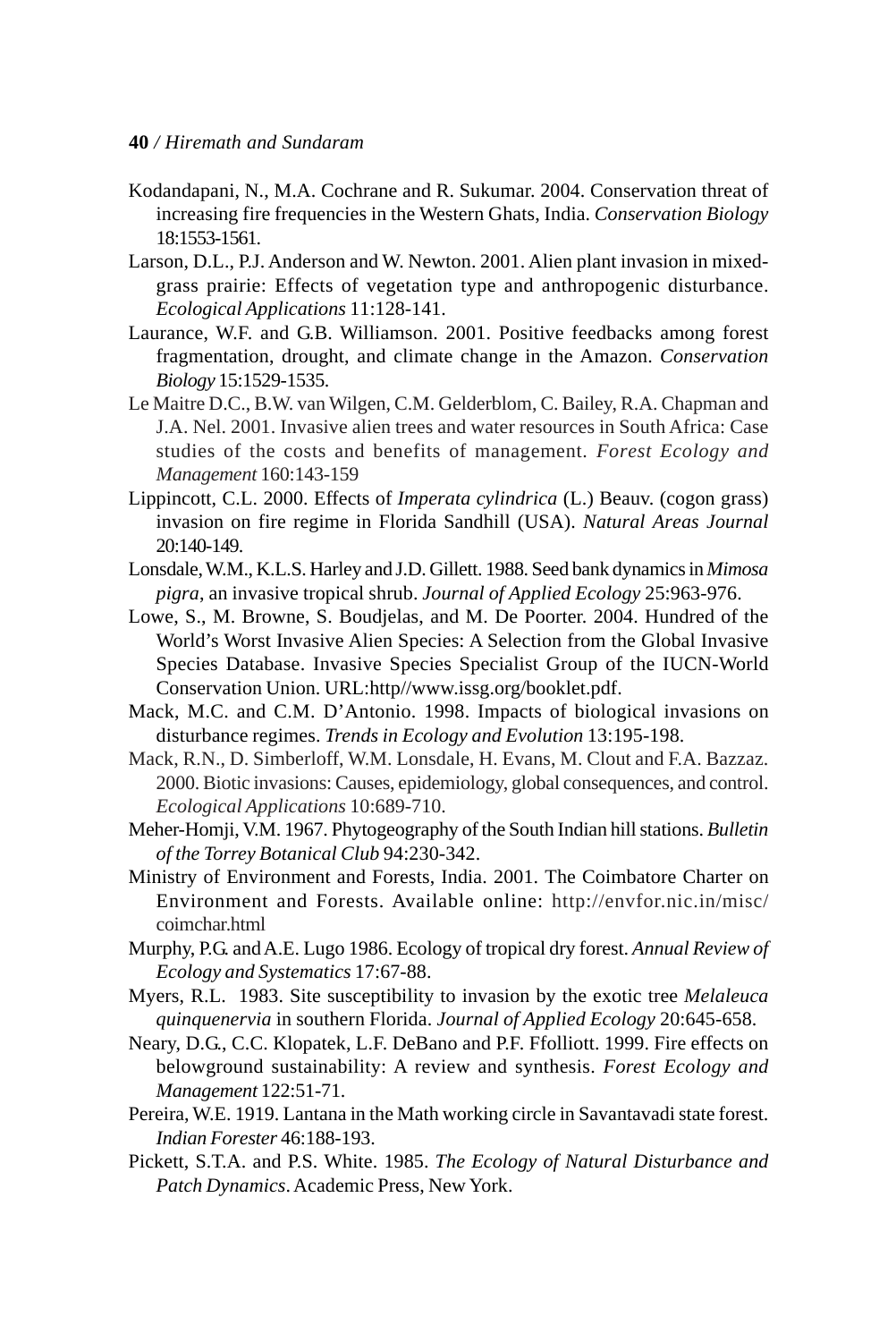- Pimentel, D., L. Lach, R. Zuniga and D. Morrison. 2000. Environmental and economic costs of non-indigenous species in the United States. *Bioscience* 50:53-65.
- Pinard, M.A., and J. Huffman. 1997. Fire resistance and bark properties of trees in a seasonally dry forest in Eastern Bolivia. *Journal of Tropical Ecology* 13:727-740.
- Puyravaud, J.P., J.P. Pascal and C. Dufour. 1994. Ecotone structure as an indicator of changing forest-savanna boundaries (Linganamakki region, southern India). *Journal of Biogeography* 21:581-593.
- Ramakrishnan, P.S. and P.M. Vitousek. 1989. Ecosystem Level Processes and the Consequences of Biological Invasion. In: *Biological Invasions: A Global Perspective* (eds. J.A. Drake, H.A. Mooney, F. Di Castri, R.H. Grove, K.J. Kruger, M. Rejmanek and M. Williamson), pp. 281-300. SCOPE 37. Wiley and Sons, Chichester, United Kingdom.
- Raman, T.R.S., G.S. Rawat and A.J.T. Johnsingh. 1998. Recovery of tropical rainforest avifauna in relation to vegetation succession following shifting cultivation in Mizoram, North-East India. *Journal of Applied Ecology* 35:214-231.
- Rawat, Y.S., Y.D. Bhatt, P. Pande and S.P. Singh. 1994. Production and nutrient cycling in *Arundinaria falcata* and *Lantana camara*: The two converted ecosystems in Central Himalaya. *Tropical Ecology* 35:53-67.
- Roberts, M.R. and F.S. Gilliam. 1995. Patterns and mechanisms of plant diversity in forested ecosystems: implications for forest management. *Ecological Applications* 5:969-977.
- Rodgers, W.A. 1986. The role of fire in the management of wildlife habitats: A review. *Indian Forester* 112:845-857.
- Rodgers, W.A., H.S. Panwar and V.B. Mathur. 2002. *Wildlife Protected Area Network in India - A Review: Executive Summary*, pp. 44. Wildlife Institute of India, Dehradun.
- Saberwal, V., M. Rangarajan and A. Kothari. 2000. *People, Parks, and Wildlife*. Orient Longman, India.
- Sagar, R. and J.S. Singh. 2004. Local plant species depletion in a tropical deciduous forest of northern India. *Environmental Conservation* 31:55-62.
- Saha, S. 2002. Anthropogenic fire regime in a deciduous forest of central India. *Current Science* 82:101-104.
- Saha, S. and H.F. Howe. 2001. The bamboo fire cycle hypothesis: A comment. *American Naturalist* 158:659-663.
- Saha, S. and H.F. Howe. 2003. Species composition and fire in a dry deciduous forest. *Ecology* 84:3118-3123.
- Sala, O.E., F.S. Chapin III, J.J. Armesto, E. Berlow, J. Bloomfield, R. Dirzo, E. Huber-Sanwald, L.F. Huenneke, R.B. Jackson, A. Kinzig, R. Leemans, D.M. Lodge, H.A. Mooney, M. Oesterheld, N.L. Poff, M.T. Sykes, B.H. Walker, M. Walker and D.H. Wall. 2000. Global biodiversity scenarios for the year 2001. *Science* 287:1770-1774.